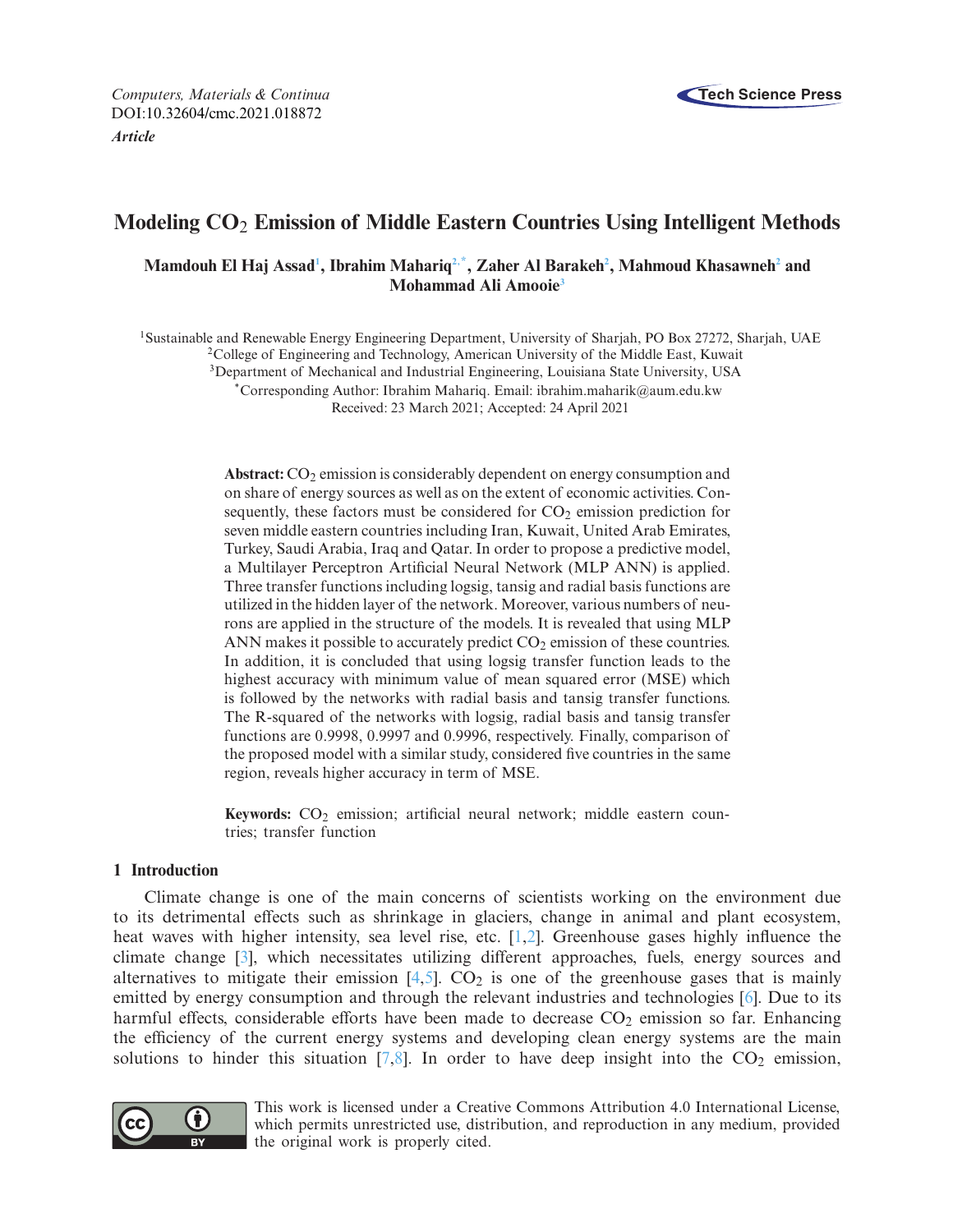it is required to model it. In this regard, employing Artificial Intelligence would be a practical approach. However, it is vital to use a reliable model through appropriate inputs; therefore, all of the influential elements must be considered.

Artificial Intelligence is an efficient approach for modeling and predicting complex system with different effective factors [\[9](#page-13-5)[,10](#page-13-6)]. Methods based on artificial intelligence, such as artificial neural network (ANN), have been broadly applied in different fields of science such as medical, engineering and management  $[11-13]$  $[11-13]$ . Owing to their efficient performance in forecasting the outputs of the systems, they can be applied for predicting complex situations. Various studies have applied these methods for predicting  $CO<sub>2</sub>$  emission for different countries. For instance, Ghalandari et al. [\[14](#page-13-9)] used multilayer perceptron (MLP) and Group Method of Data Handling (GMDH) for  $CO_2$  emission of four countries located in Europe. They concluded that  $CO_2$  emission can be forecasted with great accuracy, with R-squared value of around 0.9999. In another work [\[15\]](#page-13-10), GMDH was used for the same purpose in four Nordic countries. The proposed model was remarkable with R-squared of 0.998. Ahmadi et al. [\[16\]](#page-13-11) applied Least Square Support Vector Machine (LSSVM) as an intelligent approach for predicting  $CO<sub>2</sub>$  emission of six American Latin countries and found that this method has excellent performance for their purpose. According to these works, it can be concluded that these techniques would be leading for  $CO<sub>2</sub>$  emission modeling. In [Tab. 1,](#page-1-0) summaries of the research studies that applied Intelligent Methods for  $CO<sub>2</sub>$ emission modeling are provided.

| Authors                     | Method                                                          | Case studies                                                                                        | Results                                                                                                          |
|-----------------------------|-----------------------------------------------------------------|-----------------------------------------------------------------------------------------------------|------------------------------------------------------------------------------------------------------------------|
| Ghalandari<br>et al. $[14]$ | GMDH and<br><b>MLP</b>                                          | Germany, United<br>Kingdom, France, and<br>Italy                                                    | Using MLP led to<br>higher accuracy<br>compared with GMDH.                                                       |
| Rezaei<br>et al. $[15]$     | <b>GMDH</b>                                                     | Finland, Sweden,<br>Denmark, and Norway                                                             | R-squared of the<br>proposed model was<br>0.998.                                                                 |
| Ahmadi<br>et al. $[17]$     | <b>LSSVM</b><br>with<br>different<br>optimization<br>approaches | Mexico, Brazil, Chile,<br>Argentina, Venezuela,<br>Peru, and Uruguay                                | Using hybrid genetic<br>algorithm and PSO as<br>optimization method led<br>to outputs with<br>minimum MSE.       |
| Ghazvini<br>et al. $[18]$   | <b>IWOSVM</b><br>and SVM                                        | Germany, United<br>Kingdom, France,<br>Canada, Italy, Japan,<br>Russia, and United<br><b>States</b> | Using IWOSVM led to<br>higher accuracy<br>compared with SVM in<br>predicting $CO2$ emission<br>of the countries. |
| Ahmadi<br>et al. $[19]$     | <b>GMDH</b>                                                     | Iran, Qatar, Kuwait,<br>United Arab Emirates,<br>and Saudi Arabia                                   | AARD of their model<br>was 2.3%.                                                                                 |

<span id="page-1-0"></span>**Table 1:** Summaries of the studies utilizing artificial intelligence for  $CO<sub>2</sub>$  emission modeling

In the Middle East, renewable energy-based technologies have not been developed greatly due to the abundance of different types of fossil fuels. Owing to this fact,  $CO<sub>2</sub>$  emissions of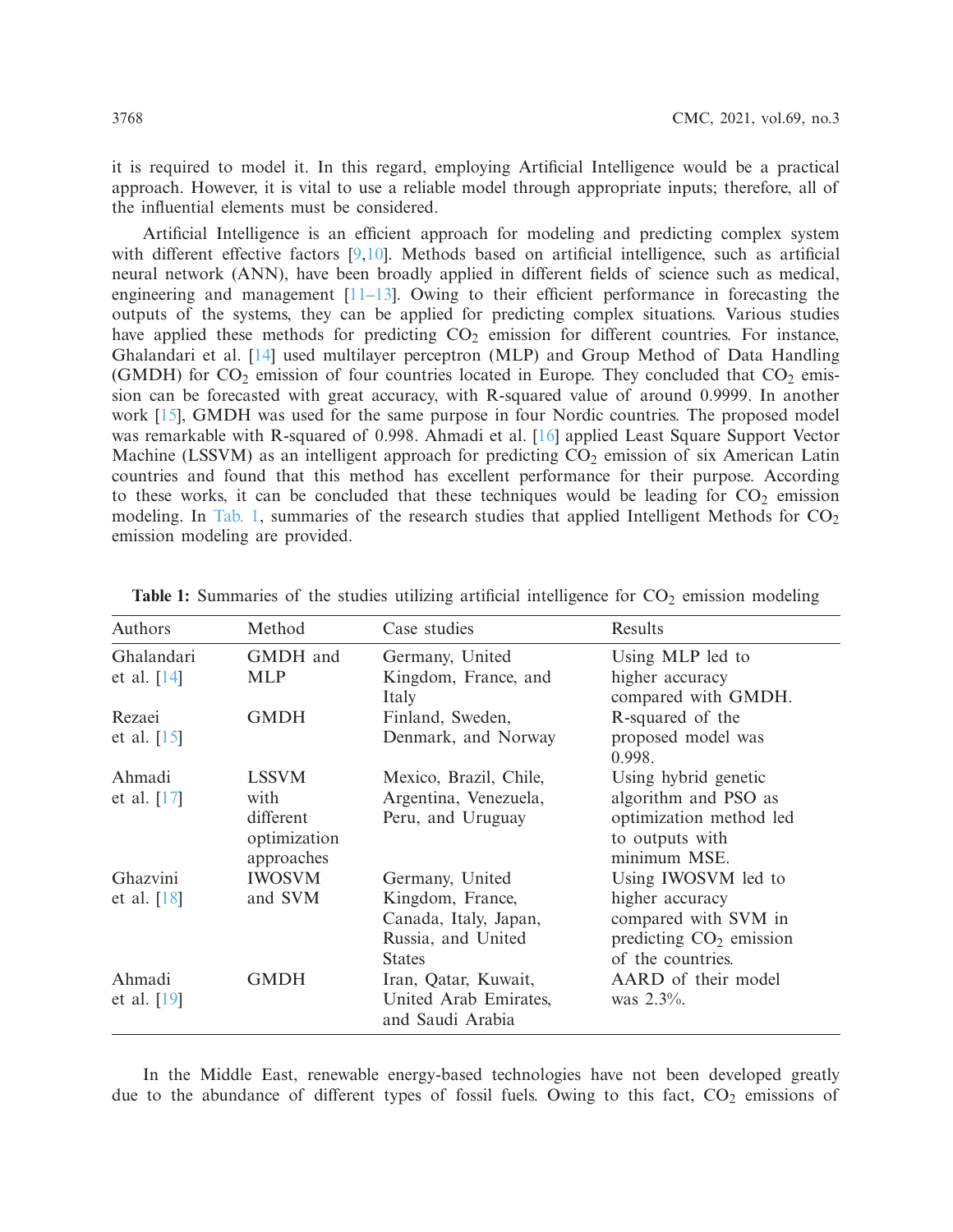these countries are relatively high in comparison with their industrial activities and population. Although there are some limited research focusing on utilization of intelligent methods for  $CO<sub>2</sub>$ emission for different countries, there is only one study on the Middle Eastern countries [\[19](#page-13-14)]. In this regard, this work concentrates on proposing a predictive model for  $CO<sub>2</sub>$  emission in seven Middle Eastern countries including Iran, United Arab Emirates, Qatar, Kuwait, Saudi Arabia, Turkey and Iraq. In comparison with the mentioned study on the Middle Eastern countries, the present paper includes more case studies. Furthermore, the applied method, i.e., MLP ANN, has shown superior performance in predicting  $CO<sub>2</sub>$  emission. To propose a model with maximum possible accuracy, MLP with different architectures and transfer functions are used in this work. Moreover, the accuracy of the models is compared based on statistical criteria. In the next section of this article, the case studies are introduced based on their energy consumption and  $CO<sub>2</sub>$ emission; afterwards, the applied method is explained. Subsequently, in the fourth section, results are represented and discussed. Finally, in conclusion section, the main findings of this study are provided.

#### **2 Case Studies**

In this paper, seven Middle Eastern countries are considered as case studies for modeling of CO2 emissions. In this part, some of the most important data about these countries are presented. The first one is Iran, which is located in the west of Asia with a population of 82,913,000 in 2019 [\[20\]](#page-13-15). Iran's primary energy consumption has increased from 3.04 EJ in 1990 to around 12.34 EJ in 2019. In this period,  $CO<sub>2</sub>$  emission has increased from around 190.6 Mt to more than 670 Mt [\[21](#page-14-0)]. Several policies, such as supporting cooperative and private sectors to facilitate installing renewable energy technologies [\[22\]](#page-14-1) have been made and implemented in this country in recent years to decrease  $CO<sub>2</sub>$  emission. The next country considered here as a case study is Iraq. This country locates in the west of Asia and is known as one of the important oil exporters. Its population was around 39,309,000 in 2019 [\[20\]](#page-13-15).  $CO<sub>2</sub>$  emission of Iraq has increased from 52.3 Mt in 1990 to around 148 Mt in 2019. In the same period, its primary energy consumption has increased from  $0.82$  EJ to  $2.23$  EJ  $[21]$  $[21]$ . Some policies, like undertaking pollution treatment via applying clean technologies for polluting activities  $[22]$  $[22]$  have been designed to reduce  $CO<sub>2</sub>$  emission and reach more appropriate qualities in term of environment. Kuwait, located in the west of Asia, is the next in the list and is considered here for modeling its  $CO<sub>2</sub>$  emission. Kuwait is one of the resource-reach countries that exports crude oil in large extent, i.e., more than 102 Mt in 2019 [\[22](#page-14-1)]. Its population in 2019 was around  $4,207,000$  [\[20\]](#page-13-15) and its  $CO_2$  emission has increased from 18.4 Mt in 1990 to around 97.3 Mt in 2019. In this period, Kuwait's total primary energy consumption has grown from around 0.29 EJ to about 1.64 EJ [\[21\]](#page-14-0). Kuwait has invested on development of renewable energy technologies in recent years to improve the diversity of its energy systems making it more environmentally friendly. United Arab Emirates (UAE) is another Middle Eastern country in the west of Asia with population of around 9,770,000 in 2019 [\[20\]](#page-13-15). Its primary energy consumption has increased from 1.25 EJ to about 4.83 EJ between 1990 and 2019. In this period, its  $CO<sub>2</sub>$  emissions has grown from 82.2 Mt to 282.6 Mt [\[21\]](#page-14-0). UAE has invested in renewable energies, especially solar, in recent years which would result in lower emission of CO2 per unit of energy consumption. Saudi Arabia is another case study of the present work which is located in the South West of Asia. This country has a key role in supplying world crude oil by exporting it in large extent. The population of Saudi Arabia in 2019 was around 34,268,000 [\[20](#page-13-15)]. Its primary energy consumption has been increased from around 3.34 EJ to about 11.04 EJ between 1990 and 2019. During these years, its  $CO<sub>2</sub>$  emission has grown from about 202.3 Mt to around 579.9 Mt [\[21](#page-14-0)]. Saudi Arabia has invested in various clean energy technologies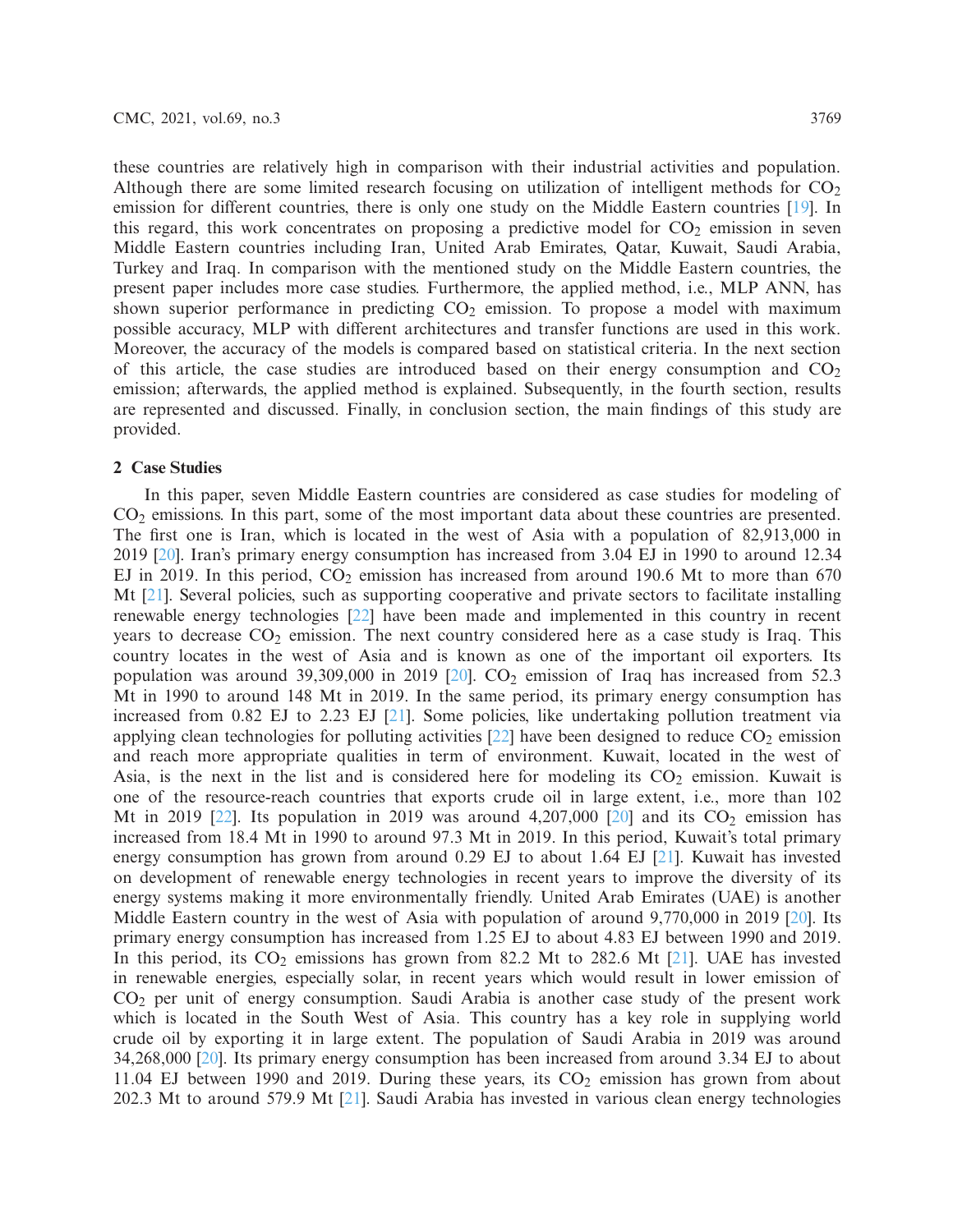such as renewable energy-based desalination systems and power generation. Moreover, this country aims to reach a leading researcher position in field of energy [\[22\]](#page-14-1). Qatar, located in west of Asia, with population of around 2,832,000 in 2019 [\[20\]](#page-13-15) occupies the second place of natural gas export in the world.  $CO_2$  emission of Qatar has increased from around 14.2 Mt to about 102.5 Mt from 1990 to 2019. In this period, its primary energy consumption has increased from approximately 0.31 EJ to around 2.02 EJ  $[21]$ . In order to reach sustainable development, this country has proposed several programs in recent years that cover various aspects such as setting standard values for energy technologies [\[22](#page-14-1)]. Turkey is the only European country that is considered in this study. It is located in the South Eastern of Europe and west of Asia with population of around 83,429,000 in 2019 [\[20](#page-13-15)]. In the mentioned time period for the previous countries, the primary energy consumption of Turkey has increased from approximately 2.01 EJ to about 6.49 EJ. In this period, its  $CO_2$  emission has increased from around 136.2 Mt to around 383.3 Mt [\[21\]](#page-14-0). Several energy-related policies, such as developing nearly zero energy building have been applied in this country to improve energy efficiency and decrease the related environmentally harmful effects [\[22\]](#page-14-1).

In [Fig. 1,](#page-3-0) average annual growth of primary energy consumption and  $CO<sub>2</sub>$  emission between 1990 and 2019 are illustrated. As shown in this figure, average annual growth of both mentioned parameters are maximum for Qatar between 1990 and 2019 among the considered case studies. In addition to the case studies, these factors are compared with the corresponding values of the world and OECD countries to get a better insight. It can be concluded that growth in  $CO<sub>2</sub>$ emission and primary energy consumption of the considered countries for the present study are higher compared to that in the world as well as OECD countries. That can be attributed to a lower share of renewable energies and relatively lower efficiency of energy technologies. As shown in [Fig. 2,](#page-4-0) share of renewable energies in the countries considered for modeling, except Turkey, is much lower compared to that in the world and OECD countries. By considering all countries, the share of renewables in primary energy consumption is around 3.81%, while it is around 12.45% and 11.4% for OECD countries and the world; respectively.

<span id="page-3-0"></span>

**Figure 1:** Average annual growth in primary energy consumption and carbon dioxide emission between 1990 and 2019 [\[21\]](#page-14-0)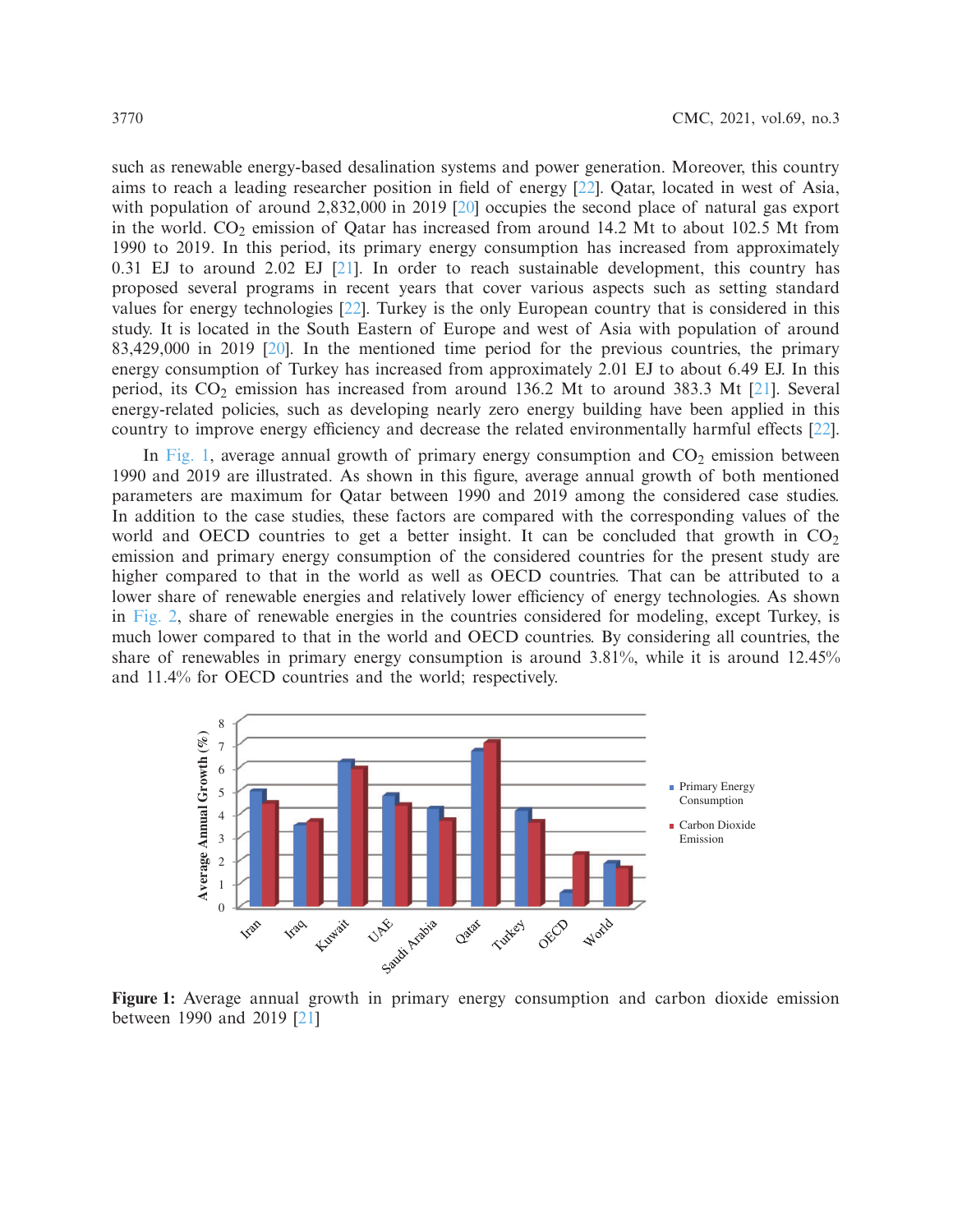

<span id="page-4-0"></span>**Figure 2:** Share of renewable energies in primary energy consumption in 2019 [\[21\]](#page-14-0)

#### **3 Method**

Multilayer perceptron (MLP) ANN is employed here for modeling and predicting  $CO<sub>2</sub>$ emission of the considered countries. MLP is one of the common methods in artificial neural networks. Its working procedure is depicted in [Fig. 3.](#page-5-0) This approach is built on three base layers which are called input layers, hidden layer and output layer and the mentioned layers are in control of locating the input data, processing the data, and representing the outcome, respectively. It is worth mentioning that this method benefits from numerous nodes that are connected through a weight vector in each of the aforementioned layers. The nodes in input layer collect the data and process them in the hidden layer and show them in the result layer. The collected information by the nodes in the input layer is combined for the next layer's nodes. The connection between the input vector, weight vector, nodes and the transfer function *f* of the summation of input nodes to the hidden layer are presented as [\[23](#page-14-2)[,24\]](#page-14-3):

$$
n_j = \sum_{i=1}^n \omega_{ji} x_i + \theta_j \quad j = 1, 2, 3, \dots K
$$
 (1)

$$
y_j = f(n_j) = f\left(\sum_{i=1}^n \omega_{ji} x_i + \theta_j\right) \quad j = 1, 2, 3, \dots K
$$
 (2)

where *K*,  $\theta_i$  and  $\omega_{ii}$  describe the amounts of hidden layers, the threshold of the hidden node and the weight among the hidden node and the input node, respectively. For dissimilar systems, these functions can be set such that they are compatible with these systems.

By multiplying each hidden node by its own weight vector, the output node is obtained. Neurons number in output and input is decided by examining the number of the set of variables for the problem. However, it should be noted that the number of hidden layers cannot be established precisely. This number depends on various elements such as is the complexity of the problem, the training data wideness, the number of the testing information and the noise in the applied data. To the optimized point in training mode, neurons are counted up depending on the iteration. Back propagation technique is implemented in training stage to adjust weight and bias values. In this process, producing the training section is vital to compose the predictive MLP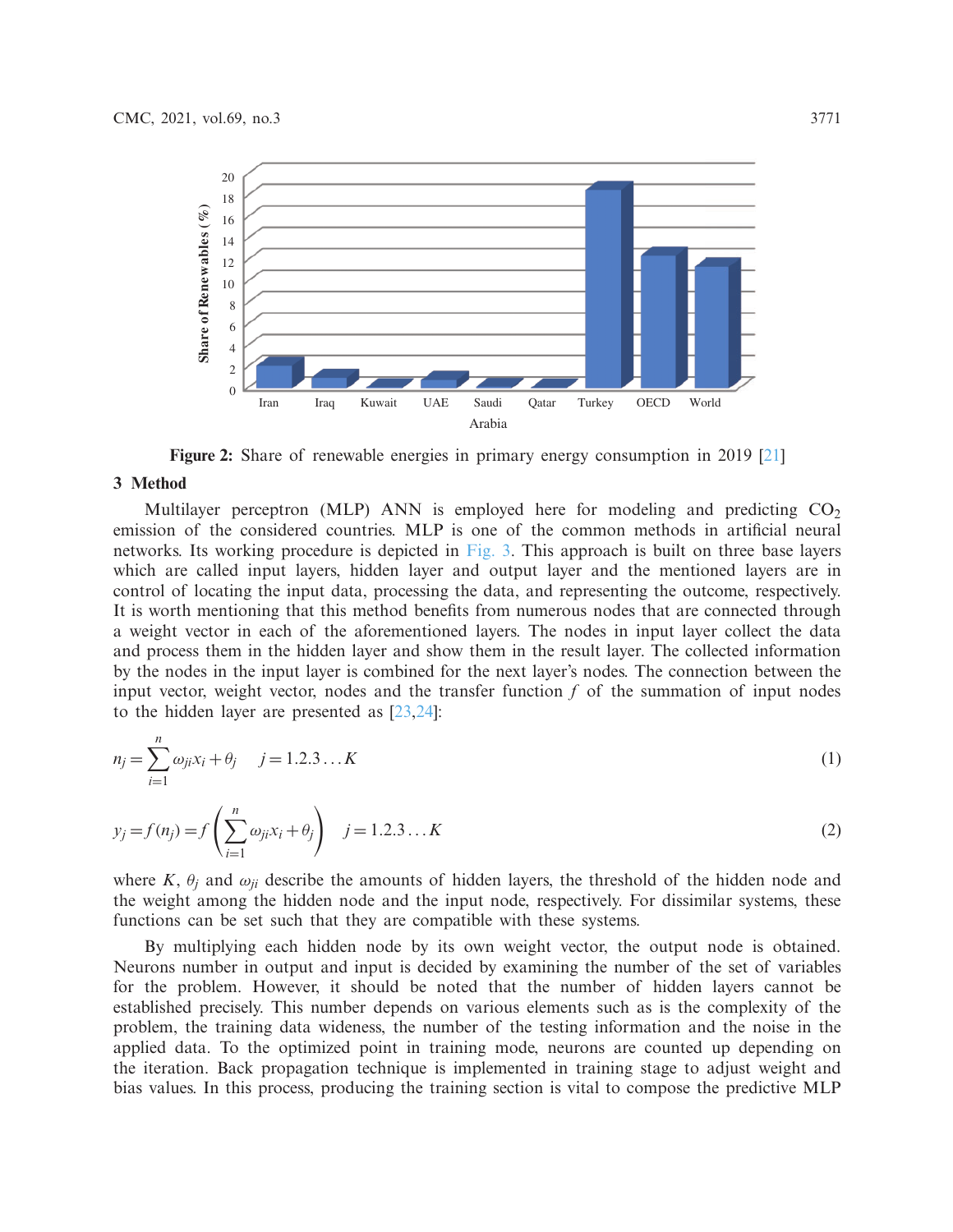model. Moreover, it is necessary to point out that the prediction process occurs by regulating weight and bias values.



<span id="page-5-0"></span>**Figure 3:** Architecture of MLP [\[23\]](#page-14-2)

There are some factors that affect the prediction ability and precision of MLP ANN. Number of neurons and transfer function are among the most crucial parameters. In this regard, different numbers of neurons are tested in the network. Furthermore, to investigate the effect of the transfer function, three different functions including radial basis, tansig and logsig are used. These functions are presented in [Fig. 4.](#page-5-1)



<span id="page-5-1"></span>**Figure 4:** Schematic of (a) radial basis, (b) tansig, and (c) logsig functions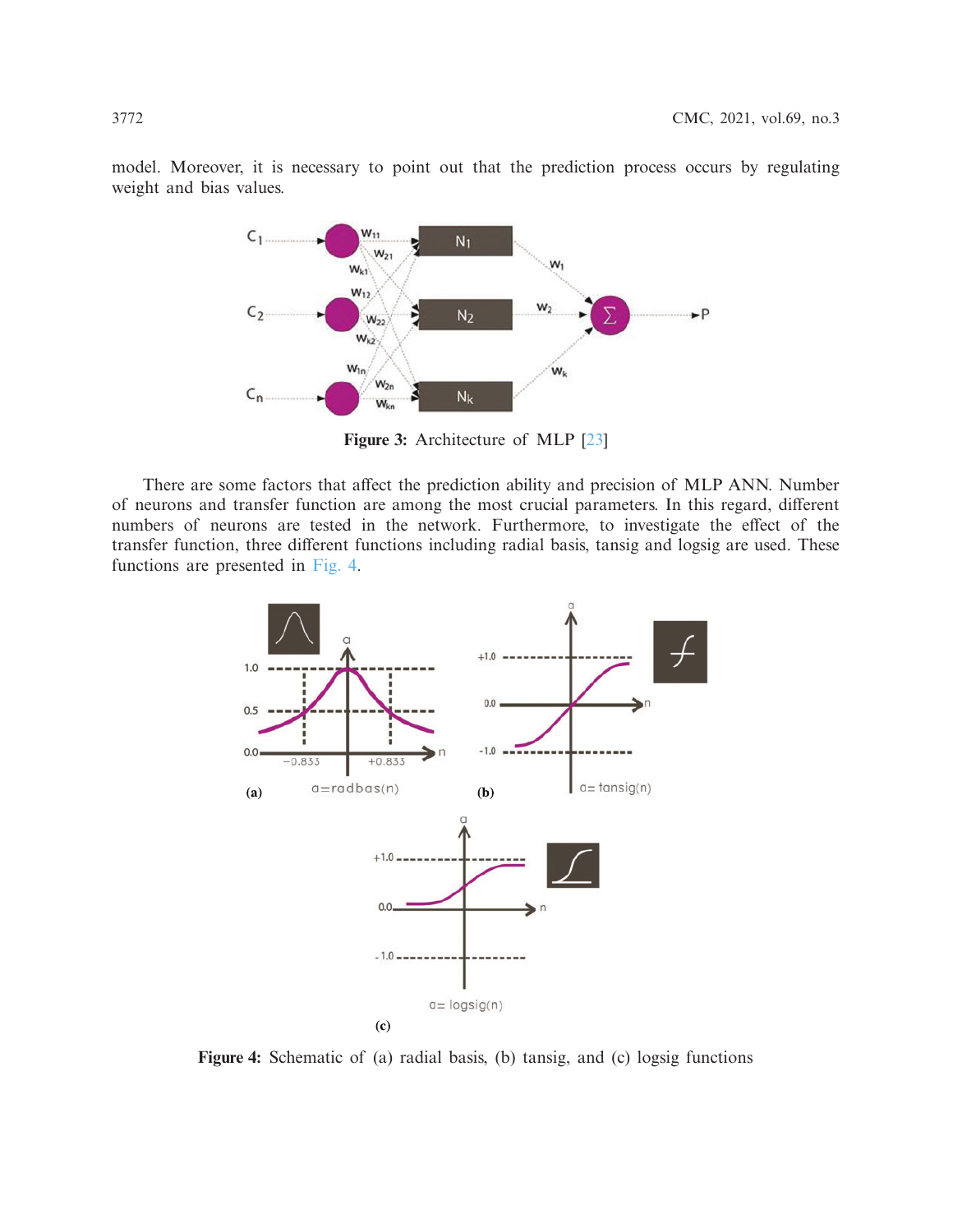CMC, 2021, vol.69, no.3 3773

In order to train the networks, the consumptions of coal, oil, natural gas, hydroelectricity, other renewable energies and GDP are applied as inputs. Moreover, single hidden layer is utilized in the network. The energy source consumptions are extracted from Ref. [\[21\]](#page-14-0) and GDP of the countries are gathered from Ref [\[25\]](#page-14-4). It should be mentioned that available data between 1990 and 2019 are considered in this study. The data were randomly divided into three subgroups for training  $(70\%)$ , validation  $(15\%)$  and test  $(15\%)$ . For comparing the results, three criteria including R-squared, mean squared error (MSE) and average absolute relative deviation (AARD) are considered which can be determined as follows [\[26](#page-14-5)]:

$$
R^{2} = 1 - \frac{\sum_{i=1}^{i=n} (y_{i}^{actual} - y_{i}^{predicted})^{2}}{\sum_{i=1}^{i=n} (y_{i}^{actual} - y_{actual})^{2}}
$$
(3)

$$
MSE = \frac{1}{n} \sum_{i=1}^{i=n} (y_i^{actual} - y_i^{predicted})^2
$$
\n(4)

$$
AARD = \frac{1}{n} \sum_{i=1}^{i=n} \left| \frac{y_i^{actual} - y_i^{predicted}}{y_i^{actual}} \right| * 100
$$
\n
$$
(5)
$$

where n is the number of datasets, and  $y_i^{actual}$  and  $y_i^{predicted}$ ,  $\overline{y^{actual}}$  refer to the actual value of CO2 emission (provided in the reference) and corresponding predicted value by the proposed models, and average of actual values, respectively. The schematic of the model and its inputs are represented in [Fig. 5.](#page-6-0)



<span id="page-6-0"></span>**Figure 5:** Schematic of the model with its inputs

## **4 Results and Discussion**

In this study, three different transfer functions with various numbers of neurons, ranging from 5 to 15 are tested to reach an accurate predictive model. In order to assess the model, MSE values are compared and the lowest case is selected as the most accurate one. In [Tab. 2,](#page-7-0) the MSE values of the trained network for case of using tansig transfer function are represented. As shown in this table, in case of using 10 neurons, the lowest value of the network is obtained which is around 9.98.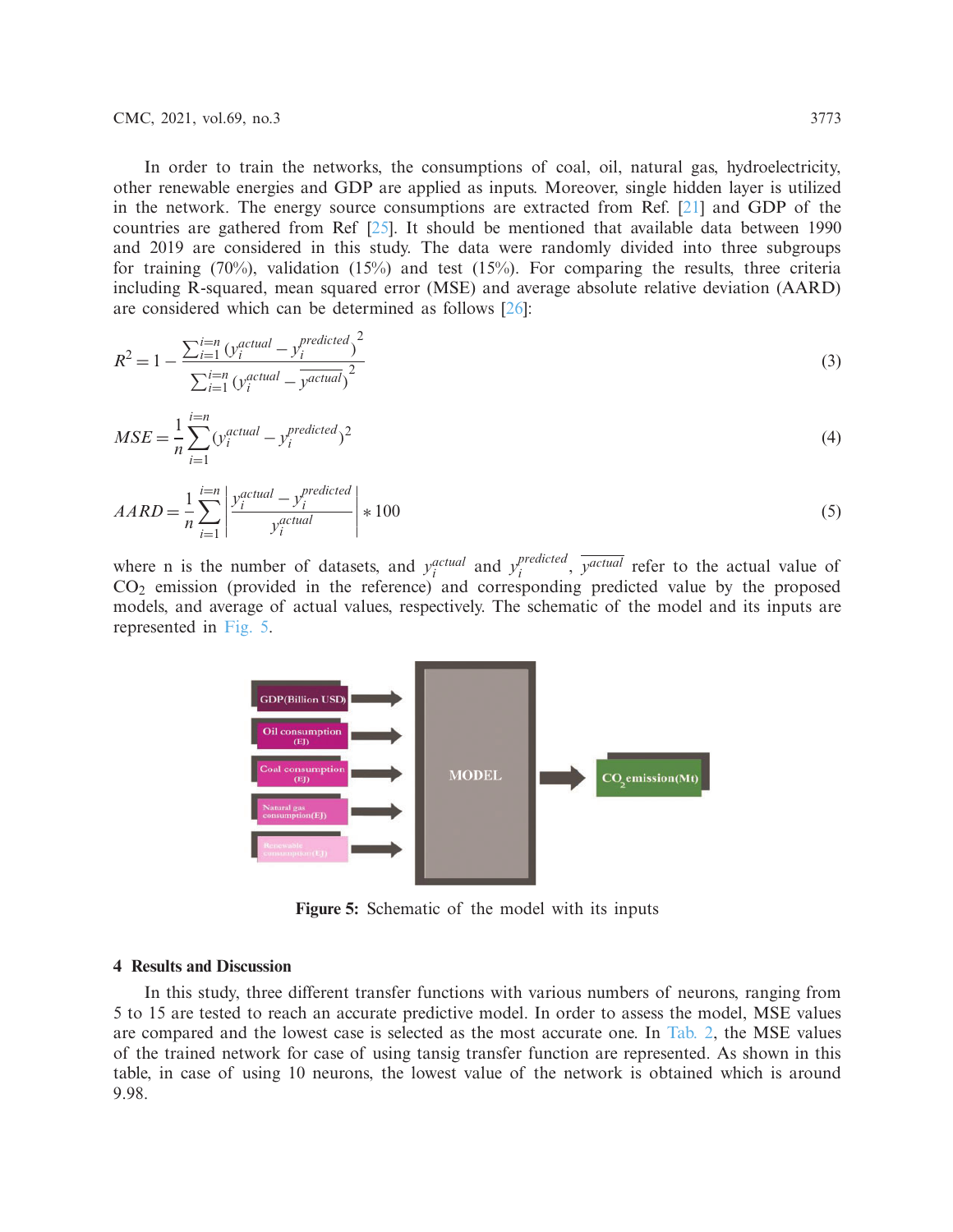|                   | MSE value     |                 |           |              |  |
|-------------------|---------------|-----------------|-----------|--------------|--|
| Number of neurons | Training data | Validation data | Test data | Overall data |  |
| 5                 | 26.97572      | 21.18903        | 44.73378  | 28.77453     |  |
| 6                 | 7.702532      | 12.84113        | 38.4976   | 13.10189     |  |
| 7                 | 6.574009      | 29.8904         | 14.05152  | 11.20107     |  |
| 8                 | 4.171298      | 8.0903          | 44.47328  | 10.8159      |  |
| 9                 | 12.72786      | 17.24672        | 30.61911  | 16.09518     |  |
| 10                | 3.451334      | 15.09403        | 35.29012  | 9.984821     |  |
| 11                | 5.847052      | 26.35918        | 17.95812  | 10.74898     |  |
| 12                | 51.71184      | 3267.129        | 41.90757  | 533.3843     |  |
| 13                | 3.50335       | 17.9012         | 62.05733  | 14.46502     |  |
| 14                | 5.632606      | 13.8968         | 193.6848  | 35.13092     |  |
| 15                | 2.999346      | 41.61927        | 34.29446  | 13.50471     |  |

<span id="page-7-0"></span>**Table 2:** MSE values for different numbers of neuron by using tansig transfer function

As indicated in the previous section, the data are divided into three subgroups. In [Figs. 6–](#page-7-1)[9,](#page-8-0) the predicted values *vs.* actual ones are compared for all of the subgroups in addition to the overall data. The R-squared value of the trained network for the overall data as shown in [Fig. 9](#page-8-0) is 0.9996, indicating remarkable accuracy of the prediction.

<span id="page-7-1"></span>

**Figure 6:** Predicted data *vs.* actual value for training data with tansig transfer function

In addition to tansig, logsig transfer function is applied in the network. In this condition, as shown in [Tab. 3,](#page-9-0) the highest accuracy is obtained by utilizing 13 neurons in the hidden layer of the network. In this condition, MSE value of the model equals to 6.42 which is lower in comparison with the network using tansig transfer function. The lower value of the MSE indicates higher accuracy of the network with logsig transfer function.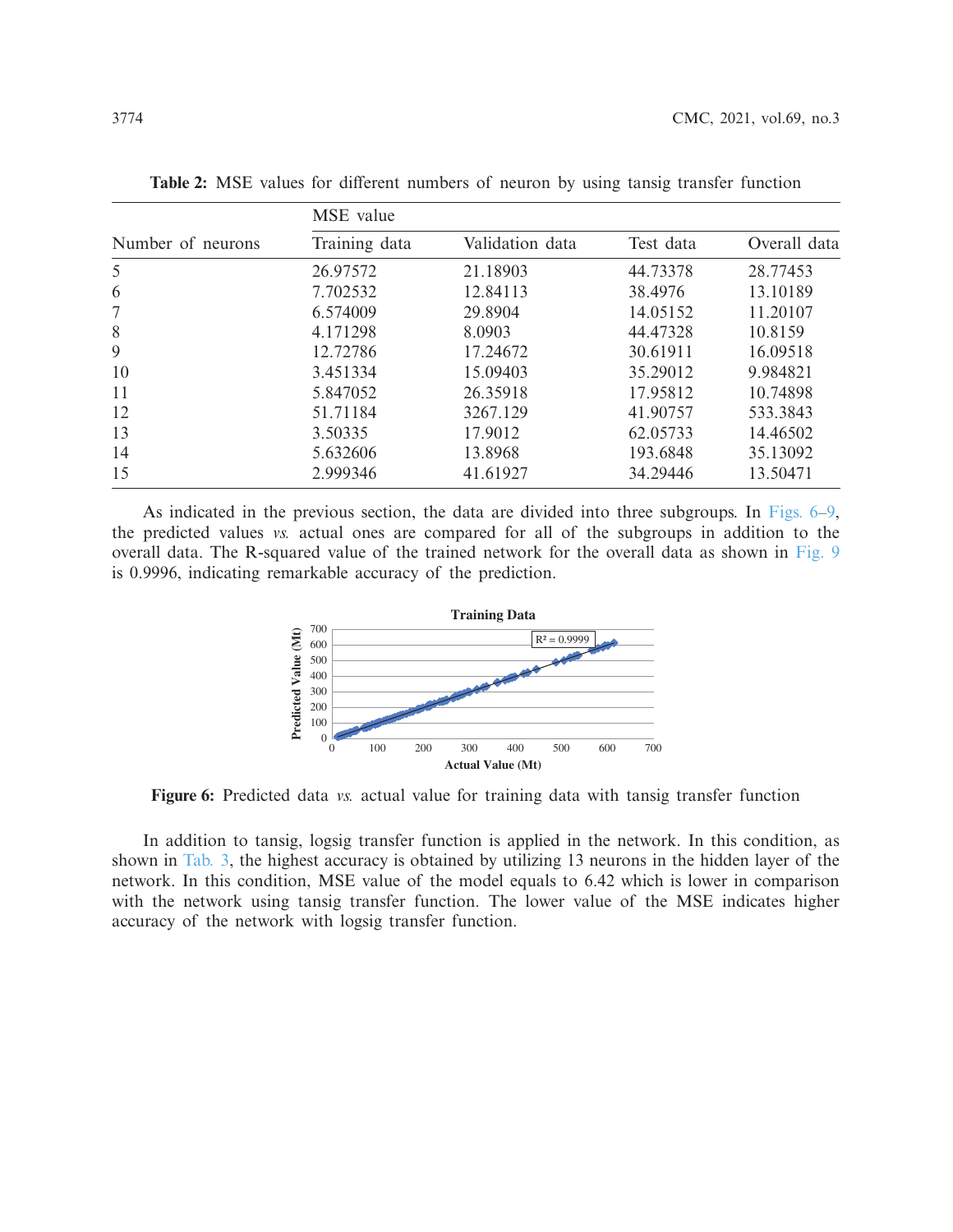

**Figure 7:** Predicted data *vs.* actual value for validation data with tansig transfer function



**Figure 8:** Predicted data *vs.* actual value for test data with tansig transfer function

<span id="page-8-0"></span>

**Figure 9:** Predicted data *vs.* actual value for overall data with tansig transfer function

In [Figs. 10](#page-9-1)[–13,](#page-10-0) the actual values are compared with the predicted ones obtained by applying the network using logsig transfer function with 13 neurons in the hidden layer. In this condition, the R-squared of the model is 0.9998 which is higher than the corresponding value in case of using tansig function in the network.

Finally, radial basis function is tested as transfer function in the architecture of the network. In this case, similar numbers of neuron are used to find an accurate model. As represented in [Tab. 4,](#page-10-1) the minimum value of obtained MSE value is around 8.48, which indicates its higher accuracy compared to that in the network with tansig transfer function whereas its accuracy is lower than the network with logsig function. For this network, the minimum value of MSE is obtained when 8 neurons are used in the network.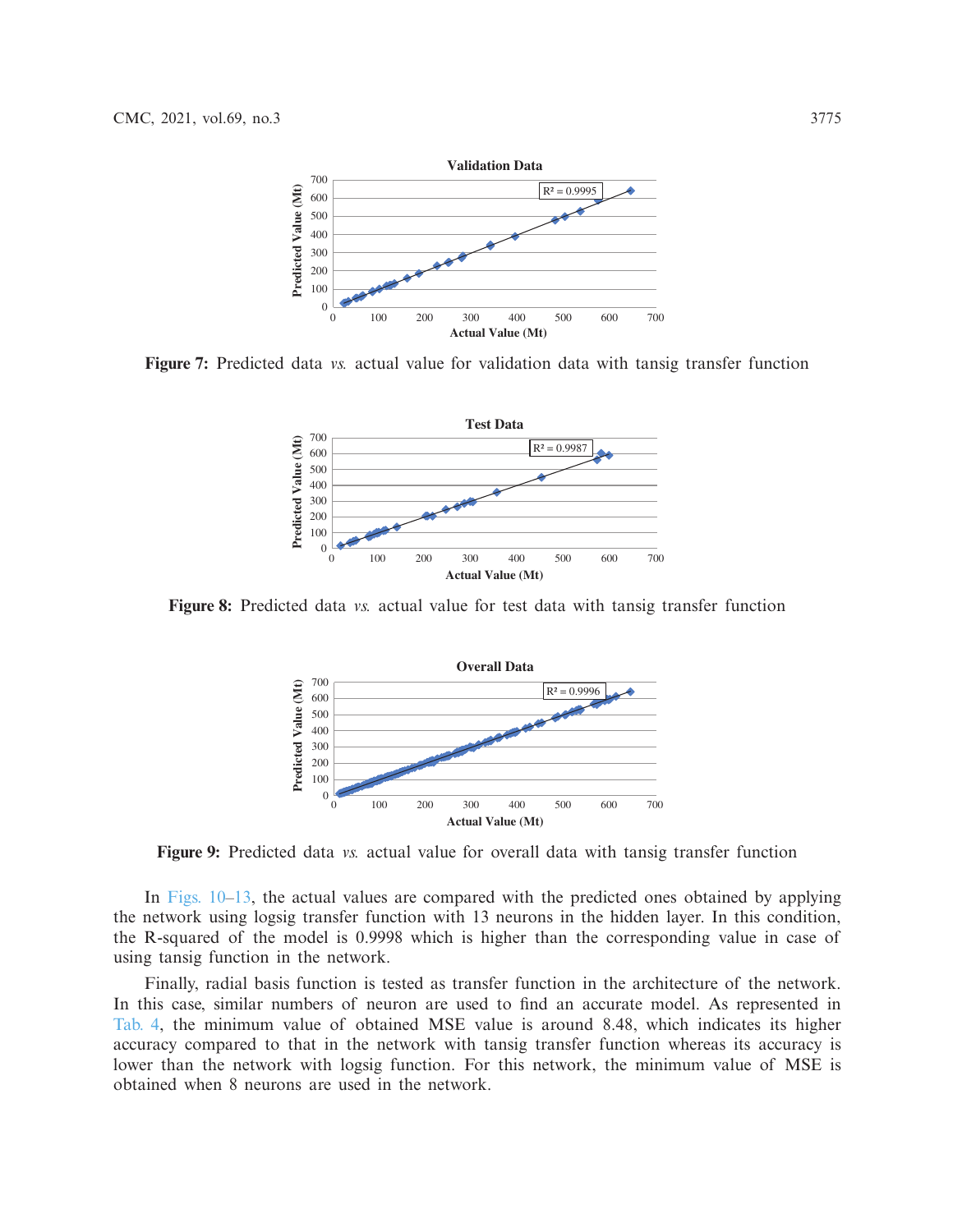|                   | MSE value     |                 |           |              |  |
|-------------------|---------------|-----------------|-----------|--------------|--|
| Number of neurons | Training data | Validation data | Test data | Overall data |  |
| 5                 | 6.890186      | 14.53793        | 27.0631   | 11.07049     |  |
| 6                 | 37.94294      | 59.39424        | 88.04862  | 48.69502     |  |
| 7                 | 7.987841      | 13.2595         | 31.99283  | 12.38692     |  |
| 8                 | 10.66885      | 30.67276        | 119.734   | 30.06264     |  |
| 9                 | 10.00443      | 13.85176        | 38.43372  | 14.85429     |  |
| 10                | 286.5156      | 197.6525        | 390.911   | 288.8495     |  |
| 11                | 4.486552      | 34.63314        | 24.30074  | 11.99361     |  |
| 12                | 3.539939      | 56.53056        | 27.55377  | 15.11056     |  |
| 13                | 2.784553      | 14.52157        | 15.25402  | 6.421796     |  |
| 14                | 15.90269      | 30.40525        | 27.82018  | 19.87254     |  |
| 15                | 10.29714      | 74.61764        | 373.4156  | 74.52372     |  |

<span id="page-9-0"></span>**Table 3:** MSE values for different numbers of neuron by using logsig transfer function



**Figure 10:** Predicted data *vs.* actual value for training data with logsig transfer function

<span id="page-9-1"></span>



In [Figs. 14–](#page-11-0)[17,](#page-11-1) the actual and predicted values of carbon dioxide emission for the case studies are compared for the three subgroups listed earlier. As shown in these figures, the R-squared is 0.9997, which is higher than the corresponding value of the network with tansig function while it is lower than that in the model with logsig function. Ultimately, AARD of the designed networks in optimum condition are determined to compare them by using another criterion. As shown in [Fig. 18,](#page-12-3) employing logsig leads to the minimum value of AARD, around 1.67%, while utilizing radbas leads to the maximum value of AARD which is around 2.06%. In comparison with another study conducted on Middle Eastern countries, the proposed model has higher accuracy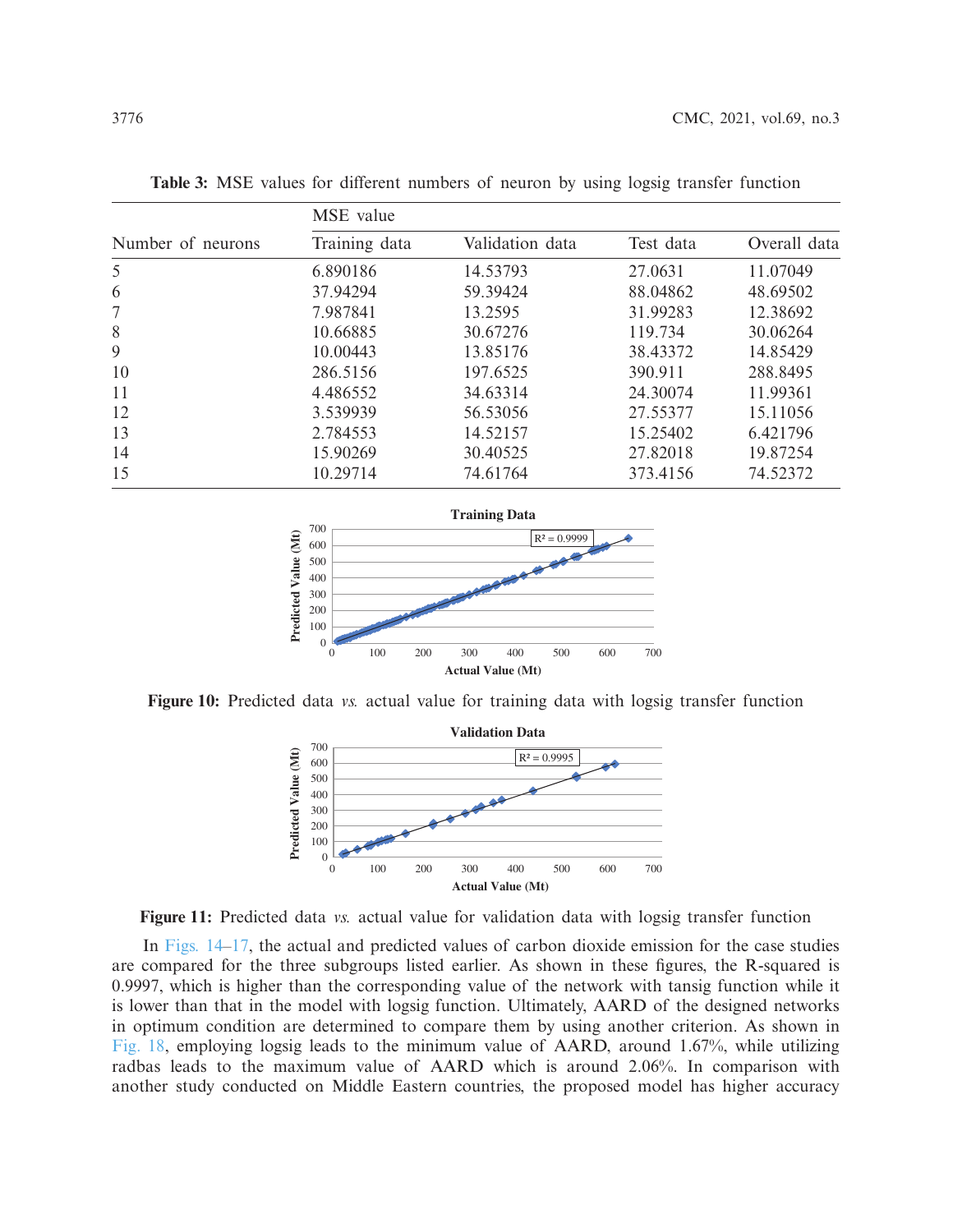in term of AARD. Moreover, in addition to considering more case studies, more recent data, till 2019, are considered in the current study. All of these facts denote that the present model is more applicable and reliable for  $CO<sub>2</sub>$  emission prediction of the considered countries.



**Figure 12:** Predicted data *vs.* actual value for test data with logsig transfer function

<span id="page-10-0"></span>

**Figure 13:** Predicted data *vs.* actual value for overall data with logsig transfer function

|                   | MSE value     |                 |           |              |  |
|-------------------|---------------|-----------------|-----------|--------------|--|
| Number of neurons | Training data | Validation data | Test data | Overall data |  |
| 5                 | 6.204251      | 13.1417         | 23.62382  | 9.864114     |  |
| 6                 | 5.258238      | 32.77686        | 481.4662  | 80.94773     |  |
| 7                 | 24.5503       | 79.58129        | 43.33395  | 35.64162     |  |
| 8                 | 4.363901      | 18.28052        | 17.88488  | 8.486649     |  |
| 9                 | 8.64818       | 17.42508        | 18.08609  | 11.38512     |  |
| 10                | 11.38053      | 804.1989        | 804.2063  | 249.6379     |  |
| 11                | 5.829965      | 23.14155        | 47.37136  | 14.67316     |  |
| 12                | 217.8422      | 522.4097        | 552.4822  | 313.8889     |  |
| 13                | 6.03022       | 39.34068        | 338.1771  | 60.9435      |  |
| 14                | 1.744912      | 12.742          | 297.2649  | 47.80188     |  |
| 15                | 0.911054      | 65.85211        | 97.13867  | 25.12811     |  |

<span id="page-10-1"></span>**Table 4:** MSE values for different numbers of neuron by using radial basis transfer function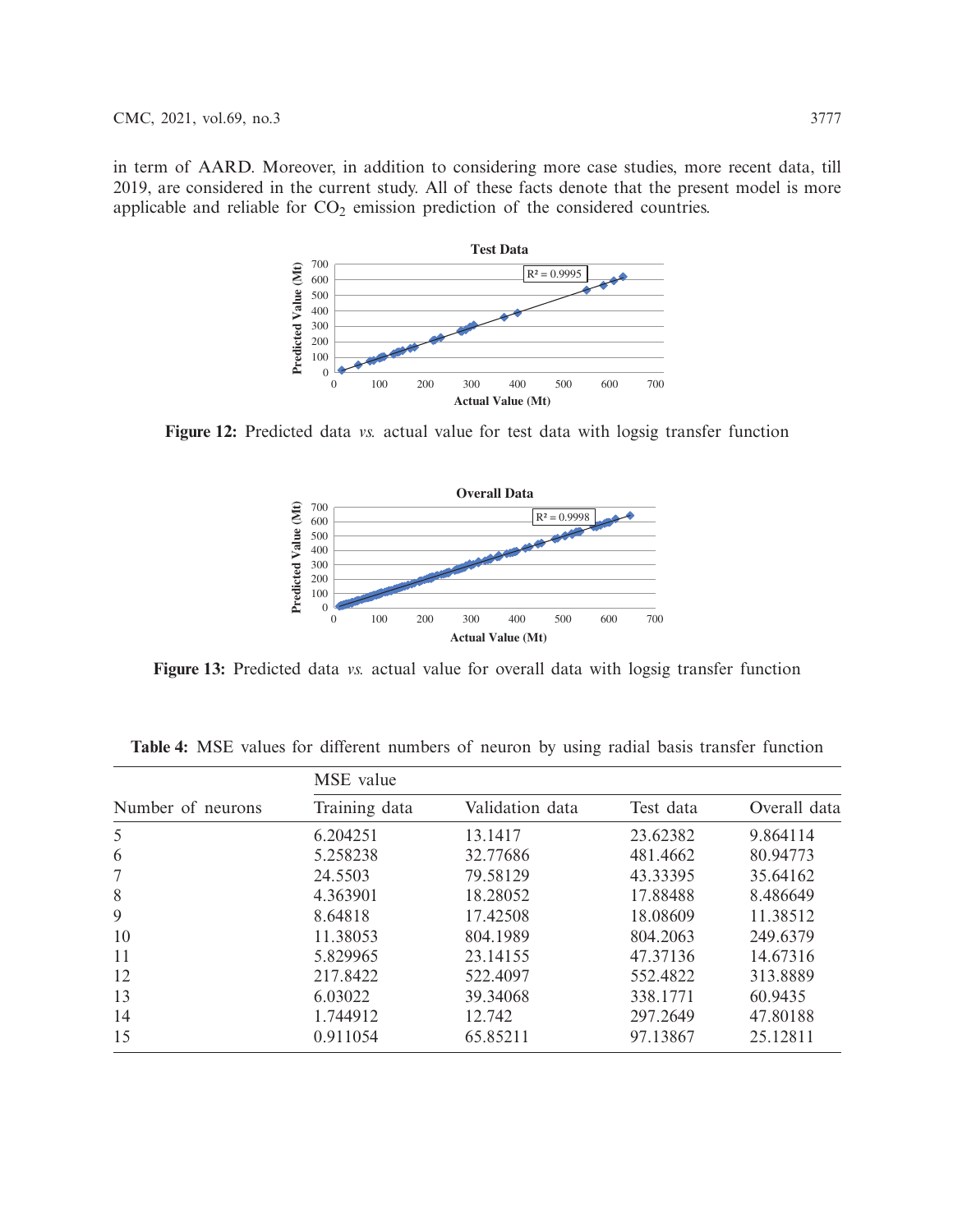

**Figure 14:** Predicted data *vs.* actual value for training data with radial basis transfer function

<span id="page-11-0"></span>

**Figure 15:** Predicted data *vs.* actual value for validation data with radial basis transfer function



**Figure 16:** Predicted data *vs.* actual value for test data with radial basis transfer function

<span id="page-11-1"></span>

**Figure 17:** Predicted data *vs.* actual value for overall data with radial basis transfer function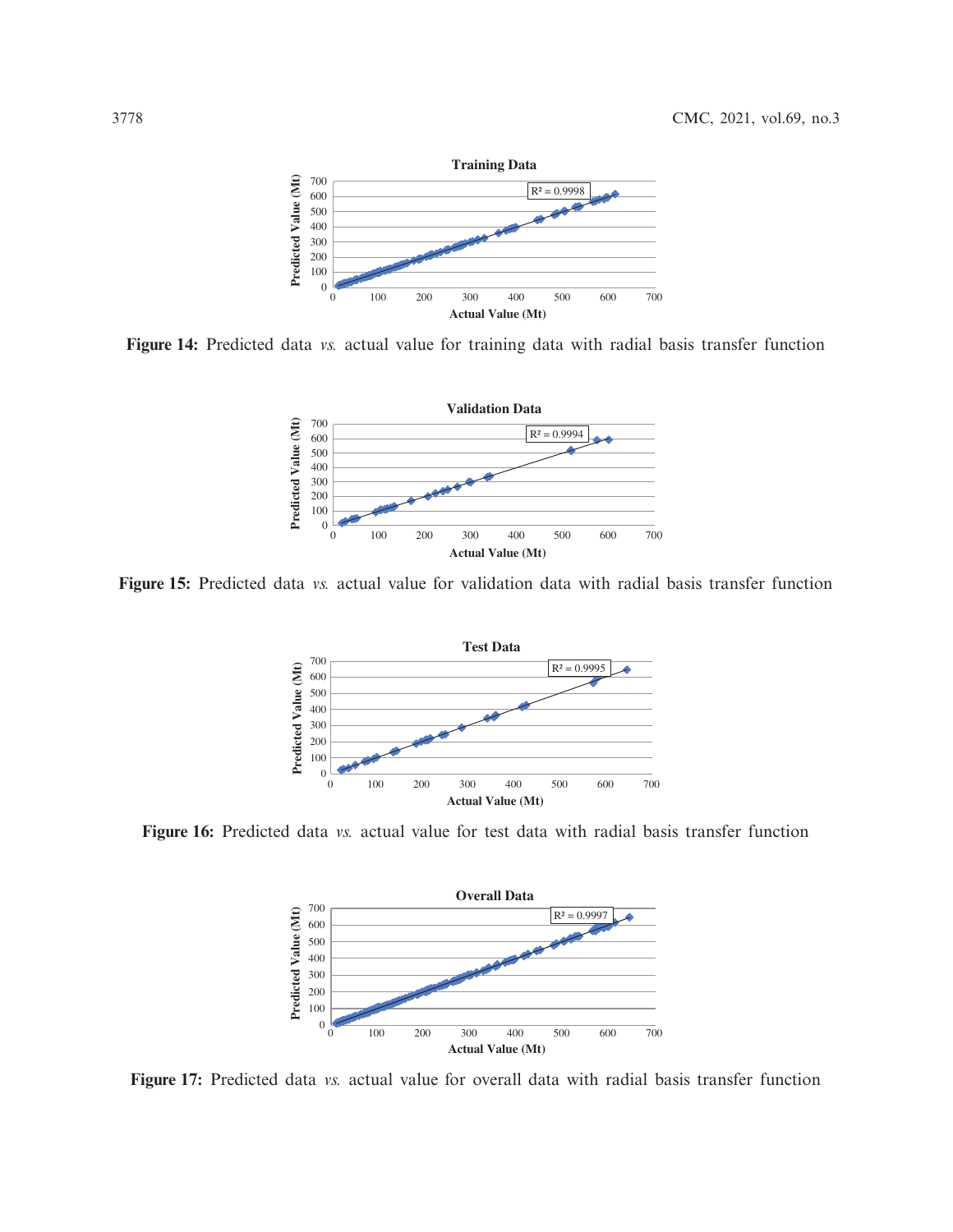<span id="page-12-3"></span>

**Figure 18:** AARD of the proposed networks with different transfer functions

### **5 Conclusion**

In this study, carbon dioxide emission of seven Middle Eastern countries including Iran, Turkey, Kuwait, United Arab Emirates, Saudi Arabia and Qatar were modeled by using MLP neural network with various numbers of neurons in hidden layer and different transfer functions including tansig, logsig and radial basis. Consumptions of different energy sources in addition to GDP of the mentioned countries were applied as the inputs of the models. According to the obtained results, using logsig function in the hidden layer and utilizing 13 neurons in the hidden layer led to the most accurate prediction with MSE value of 6.42 while R-squared of this model is 0.9998. In term of accuracy, this model was followed by the network with radial basis function. The R-squared and MSE of the model with radial basis function and logsig were 0.9997 and 8.48, and 0.996 and 9.98, respectively. Moreover, comparison of this model with the proposed one in a similar study, considering five countries in the same region, reveals higher accuracy in term of MSE.

**Acknowledgement:** The authors would like to thank A. Alhuyi Nazari for his help in editing the manuscript.

**Funding Statement:** This work was supported by College of Engineering and Technology, the American University of the Middle East, Kuwait. Homepage: [https://www.aum.edu.kw.](https://www.aum.edu.kw)

**Conflicts of Interest:** The authors declare that they have no conflicts of interest to report regarding the present study.

## **References**

- <span id="page-12-0"></span>[1] Y. Chen, L. He, Y. Guan, H. Lu and J. Li, "Life cycle assessment of greenhouse gas emissions and water-energy optimization for shale gas supply chain planning based on multi-level approach: Case study in barnett, marcellus, fayetteville, and haynesville shales," *Energy Conversion and Management*, vol. 134, no. 3, pp. 382–398, 2017.
- <span id="page-12-1"></span>[2] H. Lu, Y. Guan, L. He, H. Adhikari, P. Pellikka, J. Heiskanen *et al.,* "Patch aggregation trends of the global climate landscape under future global warming scenario," *International Journal of Climatology*, vol. 40, no. 5, pp. 2674–2685, 2020.
- <span id="page-12-2"></span>[3] *The effects of climate change*. USA: NASA, 2021. [Online]. Available: [https://climate.nasa.gov/effects/.](https://climate.nasa.gov/effects/)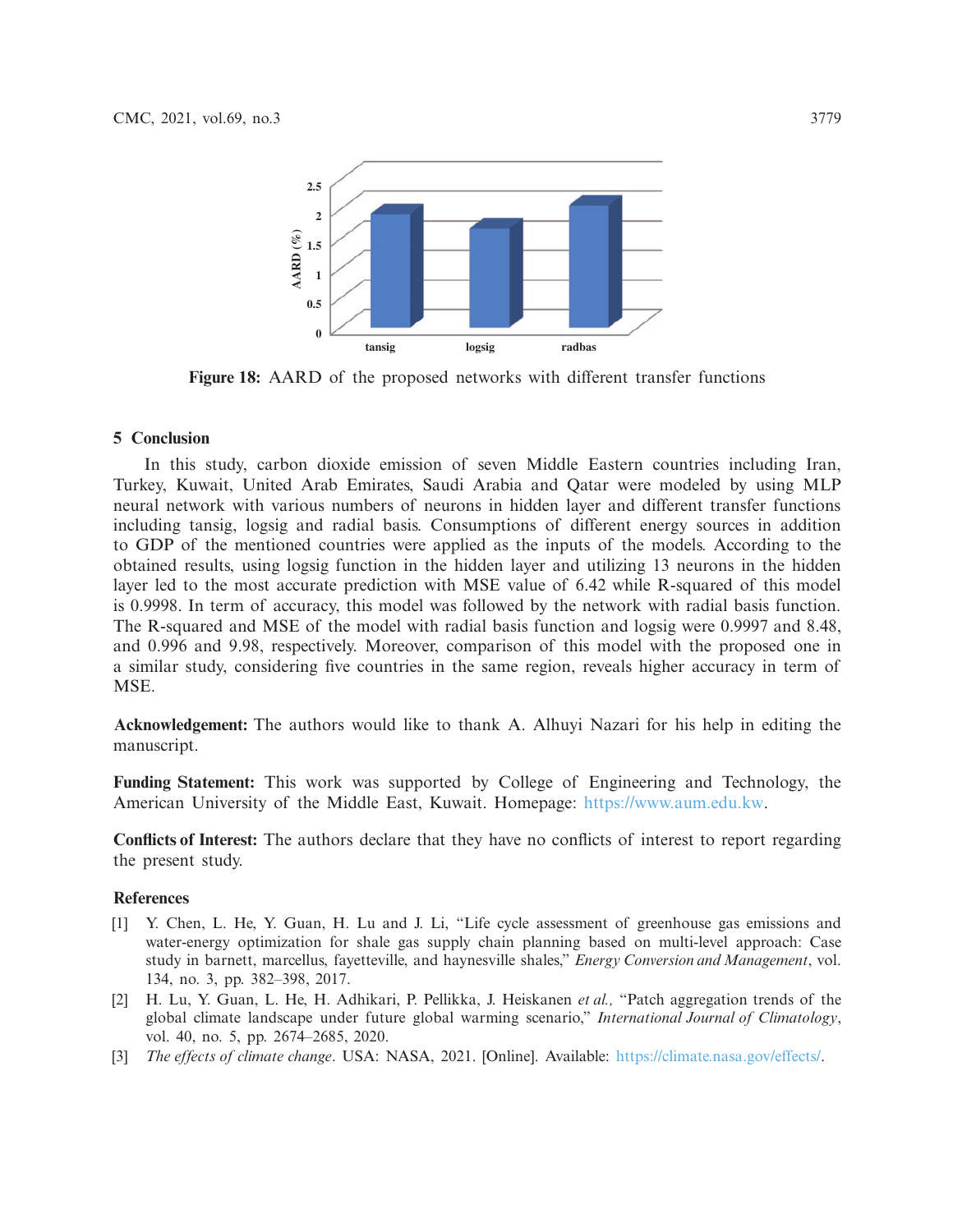- <span id="page-13-0"></span>[4] L. He, Y. Chen and J. Li, "A three-level framework for balancing the tradeoffs among the energy, water, and air emission implications within the life-cycle shale gas supply chains," *Resources, Conservation and Recycling*, vol. 133, no. 11, pp. 206–228, 2018.
- <span id="page-13-1"></span>[5] Y. Chen, L. He, J. Li and S. Zhang, "Multi-criteria design of shale-gas-water supply chains and production systems towards optimal life cycle economics and greenhouse gas emissions under uncertainty," *Computers and Chemical Engineering*, vol. 109, no. 4, pp. 216–235, 2018.
- <span id="page-13-2"></span>[6] X. Han, N. Chen, J. Yan, J. Liu, M. Liu *et al.,* "Thermodynamic analysis and life cycle assessment of supercritical pulverized coal-fired power plant integrated with No.0 feedwater pre-heater under partial loads," *Journal of Cleaner Production*, vol. 233, no. 11, pp. 1106–1122, 2019.
- <span id="page-13-3"></span>[7] A. Maleki, A. Haghighi, M. E. Assad, I. Mahariq and M. A. Nazari, "A review on the approaches employed for cooling PV cells," *Solar Energy*, vol. 209, no. 10, pp. 170–185, 2020.
- <span id="page-13-4"></span>[8] A. Haghighi, M. R. Pakatchian, M. E. H. Assad, V. N. Duy and M. Alhuyi Nazari, "A review on geothermal organic rankine cycles: Modeling and optimization," *Journal of Thermal Analysis and Calorimetry*, vol. 10, no. 2, pp. 1–16, 2020.
- <span id="page-13-5"></span>[9] Y. S. Bhagavatula, M. T. Bhagavatula and K. S. Dhathathreyan, "Application of artificial neural network in performance prediction of PEM fuel cell," *International Journal of Energy Research*, vol. 36, no. 13, pp. 1215–1225, 2012.
- <span id="page-13-6"></span>[10] Y. Wang, M. L. Kamari, S. Haghighat and P. T. T. Ngo, "Electrical and thermal analyses of solar PV module by considering realistic working conditions," *Journal of Thermal Analysis and Calorimetry*, vol. 2, no. 1, pp. 1–10, 2020.
- <span id="page-13-7"></span>[11] M. H. Ahmadi, M. A. Ahmadi, M. A. Nazari, O. Mahian and R. Ghasempour, "A proposed model to predict thermal conductivity ratio of Al2O3/EG nanofluid by applying least squares support vector machine (LSSVM) and genetic algorithm as a connectionist approach," *Journal of Thermal Analysis and Calorimetry*, vol. 135, no. 1, pp. 271–281, 2019.
- [12] M. H. Esfe, S. Esfandeh, M. Afrand, M. Rejvani and S. H. Rostamian, "Experimental evaluation, new correlation proposing and ANN modeling of thermal properties of EG based hybrid nanofluid containing ZnO-dWCNT nanoparticles for internal combustion engines applications," *Applied Thermal Engineering*, vol. 133, no. 2, pp. 452–463, 2018.
- <span id="page-13-8"></span>[13] F. Mohamadian, L. Eftekhar and Y. H. Bardineh, "Applying GMDH artificial neural network to predict dynamic viscosity of an antimicrobial nanofluid," *Nanomedicine Journal*, vol. 5, no. 4, pp. 217–221, 2018.
- <span id="page-13-9"></span>[14] M. Ghalandari, H. Forootan Fard, A. K. Birjandi and I. Mahariq, "Energy-related carbon dioxide emission forecasting of four european countries by employing data-driven methods," *Journal of Thermal Analysis and Calorimetry*, vol. 22, no. 5, pp. 1–10, 2020.
- <span id="page-13-10"></span>[15] M. H. Rezaei, M. Sadeghzadeh, M. A. Nazari, M. H. Ahmadi and F. R. Astaraei, "Applying GMDH artificial neural network in modeling CO<sub>2</sub> emissions in four nordic countries," *International Journal of Low-Carbon Technologies*, vol. 13, no. 3, pp. 266–271, 2018.
- <span id="page-13-11"></span>[16] M. H. Ahmadi, M. D. Madvar, M. Sadeghzadeh, M. H. Rezaei, M. Herrera *et al.,* "Current status investigation and predicting carbon dioxide emission in latin American countries by connectionist models," *Energies*, vol. 12, no. 10, pp. 1916–1928, 2019.
- <span id="page-13-12"></span>[17] M. H. Ahmadi, M. D. Madvar, M. Sadeghzadeh, M. H. Rezaei, M. Herrera *et al.,* "Current status investigation and predicting carbon dioxide emission in latin American countries by connectionist models," *Energies*, vol. 12, no. 10, pp. 1916–1929, 2019.
- <span id="page-13-13"></span>[18] M. Ghazvini, M. D. Madvar, M. A. Ahmadi, M. H. Rezaei, E. H. Assad *et al.,* "Technological assessment and modeling of energy-related  $CO<sub>2</sub>$  emissions for the G8 countries by using hybrid IWO algorithm based on SVM," *Energy Science & Engineering*, vol. 8, no. 4, pp. 1285–1308, 2020.
- <span id="page-13-14"></span>[19] M. H. Ahmadi, H. Jashnani, K. W. Chau, R. Kumar and M. A. Rosen, "Carbon dioxide emissions prediction of five Middle Eastern countries using artificial neural networks," *Energy Sources, Part A: Recovery, Utilization and Environmental Effects*, vol. 23, no. 7, pp. 1–15, 2019.
- <span id="page-13-15"></span>[20] *Population Total*. Worldwide: The Worlf Bank of Data, 2021. [Online]. Available: [data.worldbank.org.](data.worldbank.org)